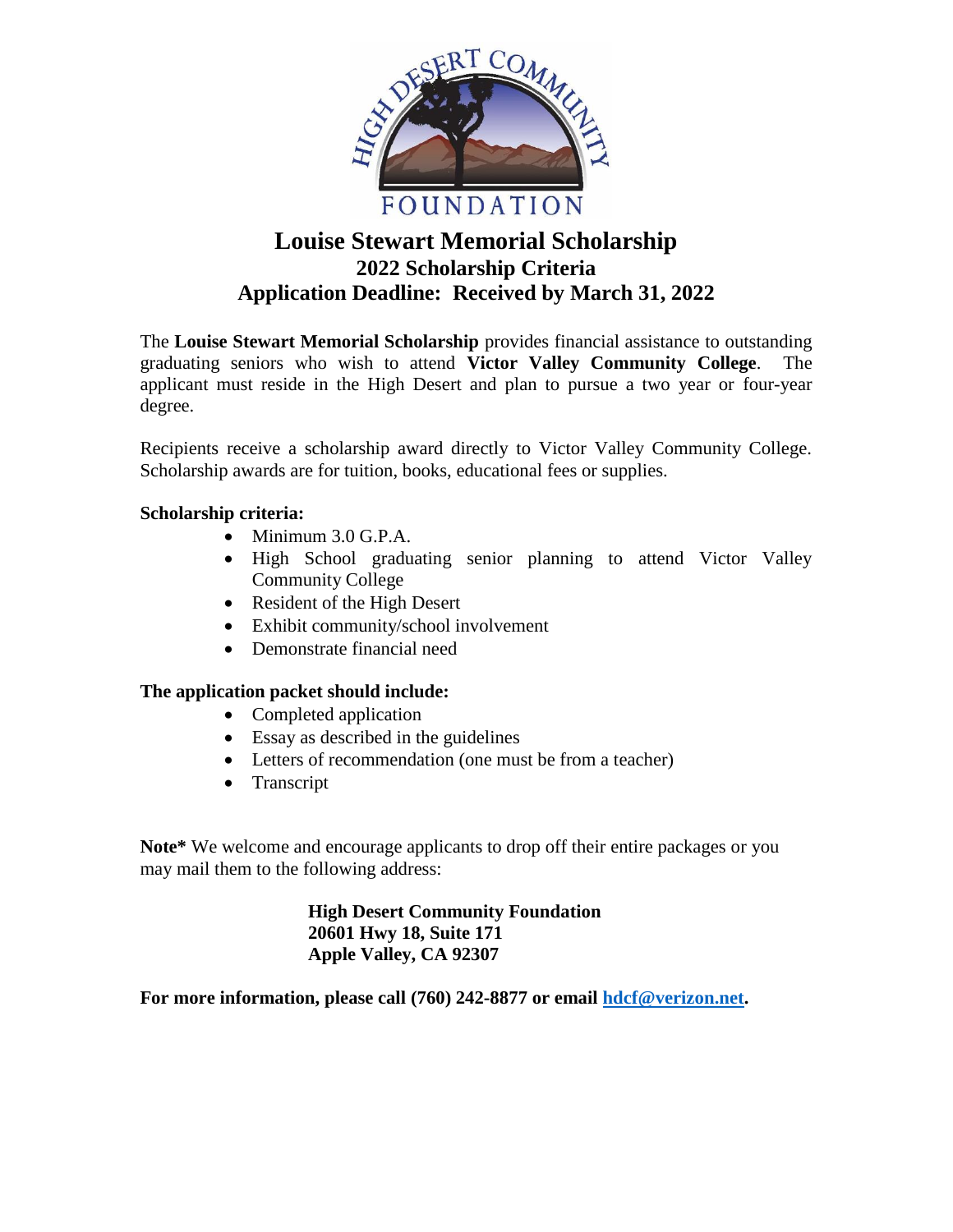## **Louise Stewart Memorial Scholarship 2022 Scholarship Application Received By: March 31, 2022**

| Please print or type                                                                                                                                                                                                                 |  |  |  |  |  |  |
|--------------------------------------------------------------------------------------------------------------------------------------------------------------------------------------------------------------------------------------|--|--|--|--|--|--|
| I. APPLICANT INFORMATION:                                                                                                                                                                                                            |  |  |  |  |  |  |
|                                                                                                                                                                                                                                      |  |  |  |  |  |  |
|                                                                                                                                                                                                                                      |  |  |  |  |  |  |
| City/Town: City/Town: California Zip Code: City/Town:                                                                                                                                                                                |  |  |  |  |  |  |
|                                                                                                                                                                                                                                      |  |  |  |  |  |  |
|                                                                                                                                                                                                                                      |  |  |  |  |  |  |
| <b>II. FAMILY INFORMATION:</b>                                                                                                                                                                                                       |  |  |  |  |  |  |
| Parent or Guardian Name(s):                                                                                                                                                                                                          |  |  |  |  |  |  |
| Address: <u>The Community of the Community of the Community of the Community of the Community of the Community of the Community of the Community of the Community of the Community of the Community of the Community of the Comm</u> |  |  |  |  |  |  |
|                                                                                                                                                                                                                                      |  |  |  |  |  |  |
| III. TRANSCRIPT INFORMATION: A high school verified transcript must be<br>attached to this application.                                                                                                                              |  |  |  |  |  |  |

GPA: \_\_\_\_\_\_\_\_ SAT Scores: Critical Reading \_\_\_\_\_\_ Math \_\_\_\_\_\_ Writing \_\_\_\_\_\_

**IV. MAJOR SCHOOL ACTIVITIES:** List all school activities in which you have participated during the past 4 years (i.e.; student government, authorized school clubs or campus organizations, Performing Arts, sports, etc.)

| Activity | <b>Years of Participation</b> | Special Awards/Honors |  |
|----------|-------------------------------|-----------------------|--|
|          |                               |                       |  |
|          |                               |                       |  |
|          |                               |                       |  |
|          |                               |                       |  |